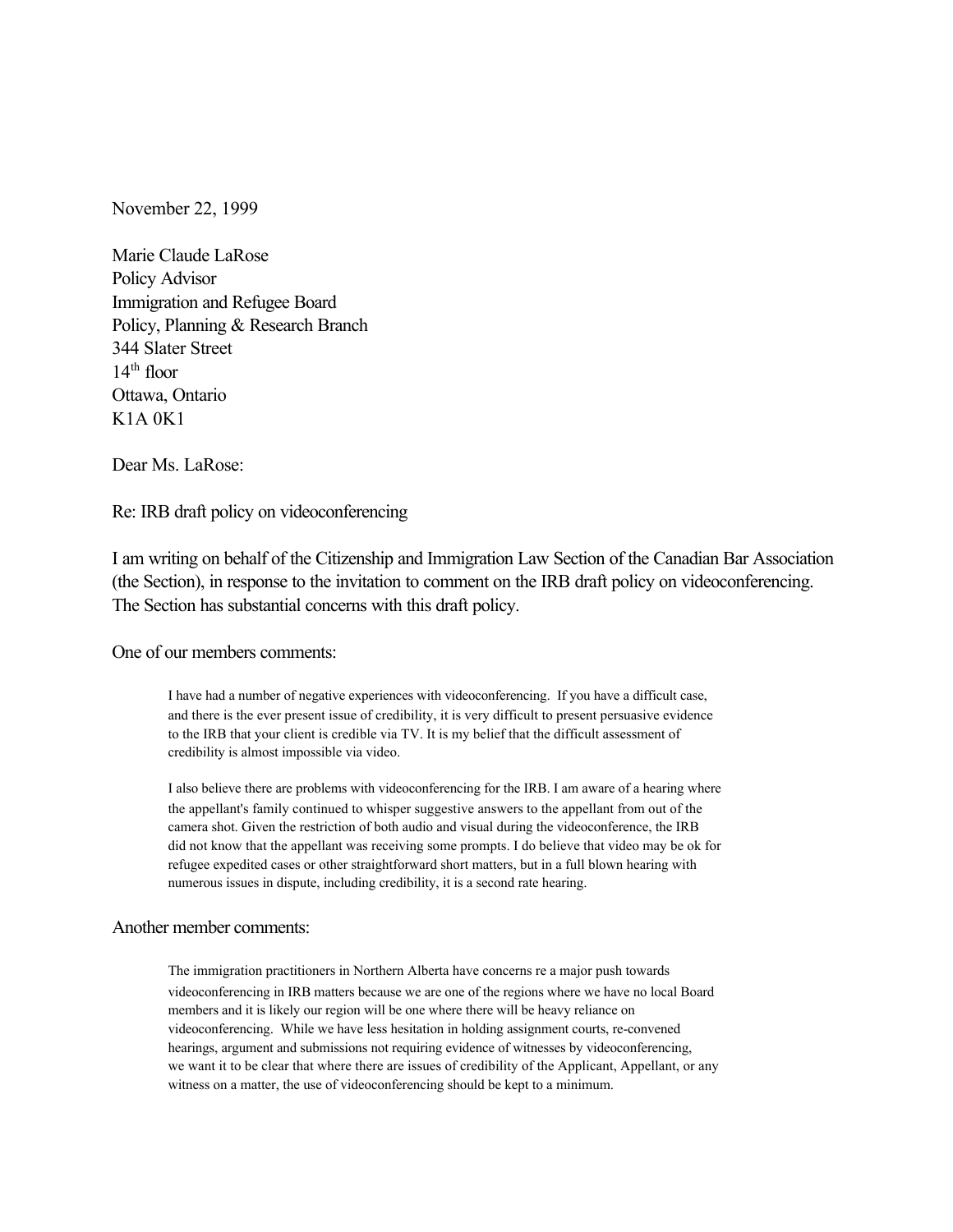### Page 2

#### Another member comments:

. . . videoconferencing has no place in refugee hearings before the CRDD and in complex IAD cases. Specifically (it has no place) where there is extensive documentary evidence and the issue of credibility is central to the case... Administrative efficiency should not be the ultimate objective over the rights of those people who must put their lives in the hands of the IRB.

The use of a motion to seek a hearing in person is costly and prohibitive to the average person who appears before the IRB... The procedure outlined for objecting to the use of videoconferencing reduces access to justice for a client of modest means or a client without counsel. The use of a motion procedure is perceived as complex and onerous. I would submit that the use of a formal motions procedure for objecting to the use of videoconferencing makes access to justice more difficult.

Those people who appear before the IRB are some of the most vulnerable people in our society. The imposition of a motion requirement in order to access to an in person decision maker, in my view, will only be utilized by those persons who have significant financial resources to proceed with their cases before the IRB.

the use of videoconferencing is suitable for detention review, inquiries, where the record is clear that an allegation cannot be refuted (i.e. criminal convictions in Canada) and assignment court matters. However, the use of videoconferencing should not be routinely used for IAD appeals or any refugee claims. The stakes are too high for the people who are forced to appear before the decision makers. There is a lot to be said for the close observation of a person's demeanor before a tribunal. This is what the credibility assessment is often about. To impose a barrier (a fuzzy television screen) between the decision maker and the person concerned is far too risky in my professional opinion.

# We draw your attention to the case of *R. v. Pawlowski* (June 21, 1991 Ontario Court of Justice -General Division, Ottawa). In that case, Mr. Justice Chadwick said:

The demonstration of the video interviews of the witnesses points out that some technical difficulties which arise with transcribing of video evidence. This is further compounded when the witness is testifying in Russian and the evidence is being interpreted from Russian to English and vice versa.

However the same problem presents itself in viva voce evidence when a witness is required to give evidence through an interpreter. Something is lost between the viva voce evidence and the videotaped evidence in that some of the mannerisms and characteristics of the witnesses are not properly captured by the videotaped evidence. In considering all of the Crown's crucial evidence by way of video the triers of fact, namely the jury, are put at a disadvantage.

This disadvantage could be favourable to the accused but there is a strong possibility of it being to his disadvantage. And specially as it relates to the cross-examination of the witnesses. Taken by itself, it would not be grounds to refuse the application for commissioned evidence. Rather it would then be left to the trial judge to review the videotaped evidence to make a determination at the time of trial as to its admissibility.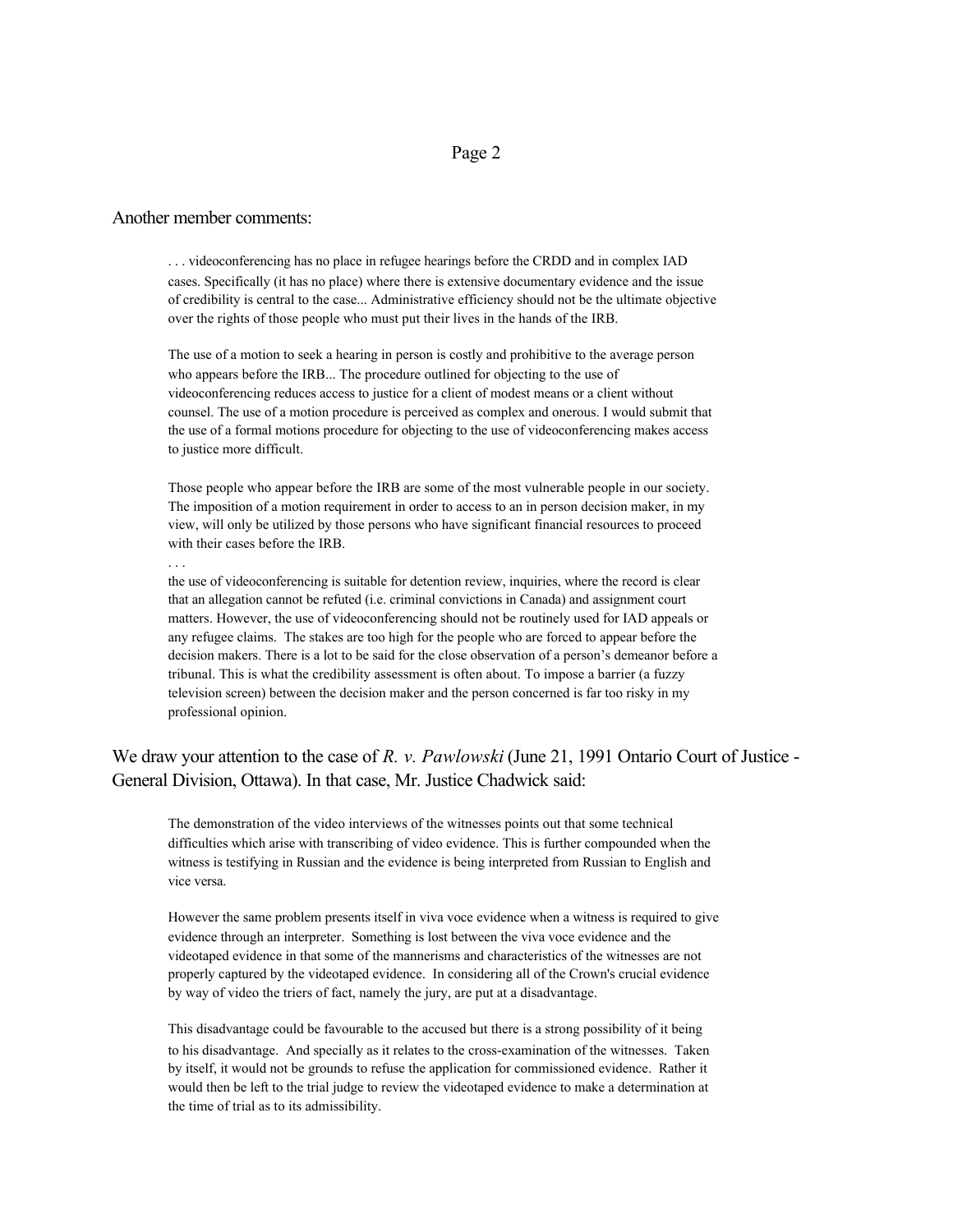## Page 3

This was done by Campbell J. in *R. v. Finta* "Proceedings at trial", Vol. 16, p.2812. It is interesting to note that the *War Crimes Act 1945* and *War Crimes Amendment Bill 1987* in Australia specifically prohibits the introduction of evidence by videotape in relation to war crimes.

Mr. Justice Chadwick refused the Crown's application for video taped commission evidence in that case because the factors taken all together prejudiced the rights of the accused to a fair trial. Amongst the factors he listed were:

- the taking of the evidence of all the material witnesses by way of commission;
- the videotaping of this evidence; and
- the difficulties the jury would have in assessing credibility by way of videotaped evidence.

The Crown applied to the Supreme Court of Canada for leave to appeal this judgment, but leave was denied. Unable to bring the testimony of its witnesses into court, the Crown abandoned the case against Pawlowski.

We are concerned about the possibility of a double standard, with accused war criminals being treated better than permanent residents in Canada or refugee claimants. It cannot be the law that a case against an accused war criminal can be thrown out because, in part, all evidence was to be by videotape, yet the case of a permanent resident in Canada or refugee claimant can proceed by way of videotape.

The draft policy refers to the case of *R. v. Dix*. However, the *Pawlowski* case is more relevant than *Dix*, since *Dix* was not encumbered by the double disadvantage to which the *Pawlowski* case refers of both the interpretation barrier and the video barrier. Many refugee claimants in Canada require interpreters.

In light of these comments and jurisprudence, the Section proposes the draft policy be changed to read (proposed changes in italics):

- . Paragraph 3: "Recognized by the courts as a useful and valid tool *when credibility is not in issue*".
- . Paragraph 5: "The IRB promotes the use of videoconferencing *at assignment courts, reconvened hearings where credibility is not in issue, argument and submissions not requiring evidence of witnesses by videoconferencing*. The phrase "in all matters before it." should be deleted.
- . In paragraph 5, the relevant factors listed after "any significant prejudice to a party" should include words to the effect "*including the prejudice that inevitably results from the use of videoconferencing when the IRB needs to assess the credibility of the parties and/or witnesses before it*".